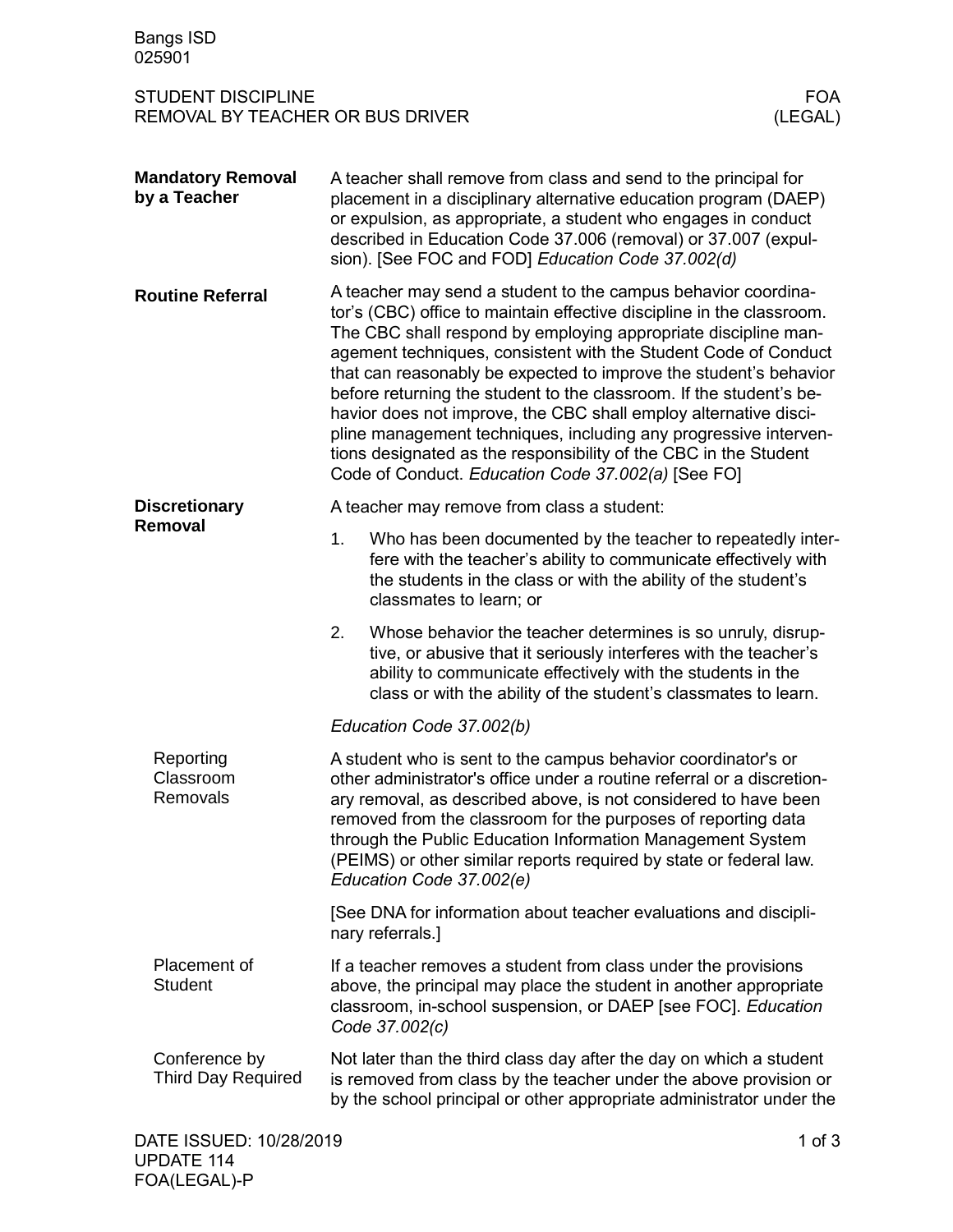## STUDENT DISCIPLINE FOA REMOVAL BY TEACHER OR BUS DRIVER

|                                      |                                                                                                                                                                                                                                                                                                                                                                               | Student Code of Conduct, the campus behavior coordinator or<br>other appropriate administrator shall schedule a conference among<br>the campus behavior coordinator or other appropriate administra-<br>tor, a parent or guardian of the student, the teacher removing the<br>student from class, if any, and the student. At the conference, the<br>student is entitled to written or oral notice of the reasons for the re-<br>moval, an explanation of the basis for the removal, and an oppor-<br>tunity to respond to the reasons for the removal. The student may<br>not be returned to the regular classroom pending the conference.<br>Following the conference, and whether or not each requested per-<br>son is in attendance after valid attempts to require the person's at-<br>tendance, the campus behavior coordinator, after consideration of<br>the mitigating factors (see below), shall order the placement of the<br>student for a period consistent with the Student Code of Conduct. |  |  |
|--------------------------------------|-------------------------------------------------------------------------------------------------------------------------------------------------------------------------------------------------------------------------------------------------------------------------------------------------------------------------------------------------------------------------------|------------------------------------------------------------------------------------------------------------------------------------------------------------------------------------------------------------------------------------------------------------------------------------------------------------------------------------------------------------------------------------------------------------------------------------------------------------------------------------------------------------------------------------------------------------------------------------------------------------------------------------------------------------------------------------------------------------------------------------------------------------------------------------------------------------------------------------------------------------------------------------------------------------------------------------------------------------------------------------------------------------|--|--|
| Appeals                              | If district policy allows a student to appeal to the board or the<br>board's designee, a decision of the campus behavior coordinator or<br>other appropriate administrator, other than an expulsion under Sec-<br>tion 37.007, the decision of the board or the board's designee is fi-<br>nal and may not be appealed.                                                       |                                                                                                                                                                                                                                                                                                                                                                                                                                                                                                                                                                                                                                                                                                                                                                                                                                                                                                                                                                                                            |  |  |
| Placement Length                     | The period of the placement may not exceed one year unless, after<br>a review, the district determines that the student is a threat to the<br>safety of other students or to district employees. The student may<br>not be returned to the regular class pending the required confer-<br>ence.                                                                                |                                                                                                                                                                                                                                                                                                                                                                                                                                                                                                                                                                                                                                                                                                                                                                                                                                                                                                                                                                                                            |  |  |
|                                      |                                                                                                                                                                                                                                                                                                                                                                               | Education Code 37.009(a)                                                                                                                                                                                                                                                                                                                                                                                                                                                                                                                                                                                                                                                                                                                                                                                                                                                                                                                                                                                   |  |  |
| <b>Mitigating Factors</b>            | The CBC must consider whether the student acted in self-defense,<br>the intent or lack of intent at the time the student engaged in the<br>conduct, the student's disciplinary history, and whether the student<br>has a disability that substantially impairs the student's capacity to<br>appreciate the wrongfulness of the student's conduct. Education<br>Code 37.009(a) |                                                                                                                                                                                                                                                                                                                                                                                                                                                                                                                                                                                                                                                                                                                                                                                                                                                                                                                                                                                                            |  |  |
|                                      | [See Student Code of Conduct, item 4, at FO(LEGAL) for mitigat-<br>ing factors.]                                                                                                                                                                                                                                                                                              |                                                                                                                                                                                                                                                                                                                                                                                                                                                                                                                                                                                                                                                                                                                                                                                                                                                                                                                                                                                                            |  |  |
| Prohibitions on<br><b>Activities</b> | The terms of the removal may prohibit the student from attending<br>or participating in school-sponsored or school-related activities. Ed-<br>ucation Code 37.002(c)                                                                                                                                                                                                          |                                                                                                                                                                                                                                                                                                                                                                                                                                                                                                                                                                                                                                                                                                                                                                                                                                                                                                                                                                                                            |  |  |
|                                      | Note:                                                                                                                                                                                                                                                                                                                                                                         | A power granted to a campus principal under Education<br>Code Chapter 37, Subchapter A may be exercised by<br>the CBC.                                                                                                                                                                                                                                                                                                                                                                                                                                                                                                                                                                                                                                                                                                                                                                                                                                                                                     |  |  |